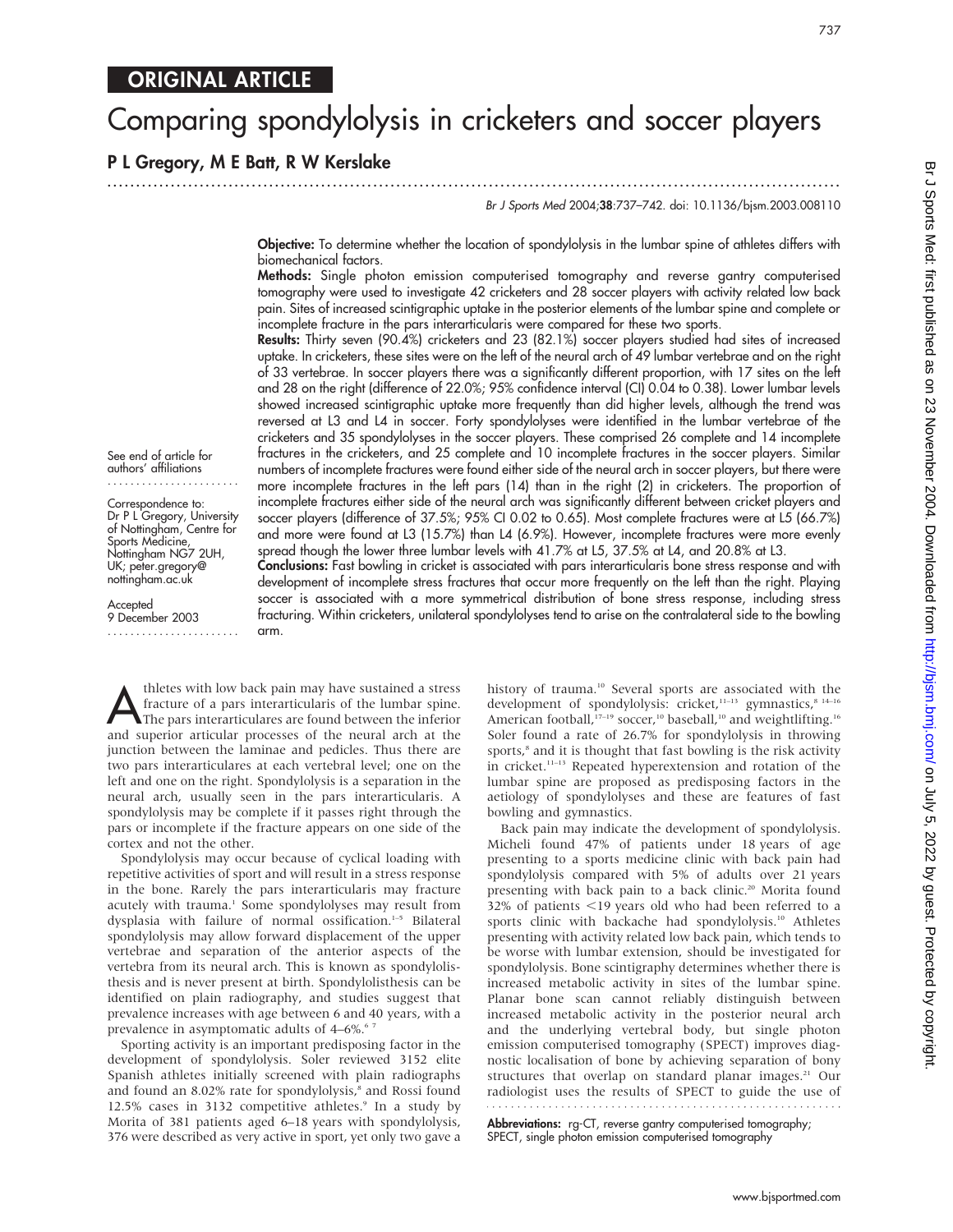reverse gantry computerised tomography (rg-CT), which is superior to conventional CT scanning because slices are perpendicular to the fracture plane in the pars interarticularis.22 With rg-CT, morphological abnormalities in the pars may be identified and characterised as complete or incomplete fractures.

Many young people in the UK play soccer or cricket. Spondylolyses occur in those playing either sport. The biomechanics and demands involved in these sports are very different. Soccer involves multiple short sprints and kicking a ball with either foot, although usually one foot predominates, most often the right foot. It also involves heading the ball and occasionally throwing it with two hands above the head, and collision with opponents and contact with the ground. Cricket has three main facets; batting, bowling, and fielding. Batting involves multiple short sprints and striking a small ball with a wooden bat held in both hands. Bowling involves propelling the ball from a hand held above the head and with the elbow maintained straight. Fast bowling demands multiple short sprints. Fielding involves throwing the ball and using the hands or body to stop the ball. Cricketers use a preferred hand, usually the right, to bowl and throw in the field, and they tend to specialise in one type of bowling or batting. Cricket rarely involves collision, but contact with a hard ball and the ground is common.

Taking into consideration the different demands, and in particular the different biomechanical features, it was hypothesised that the typical location of bone stress reaction and spondylolysis in the lumbar spine of cricketers would differ from the typical location in soccer players. Therefore, the aim of this study was to determine whether the location of spondylolysis in the lumbar spine of athletes differs in soccer players and cricketers. Such a finding would indicate that the different biomechanical factors associated with these sports produce clinically significant different patterns of stress in the posterior element of the lumbar spine.

#### METHODS

SPECT and rg-CT results of 42 cricketers and 28 soccer players presenting to the Centre for Sports Medicine or the Spinal Surgery Unit at Queens Medical Centre, Nottingham with low back pain related to their sporting activity were analysed.

The medical records of these 60 sportsmen were reviewed. Of the 42 cricketers, only one was female. Seven played international cricket. Nineteen were professional cricketers, and there were also eight amateurs representing their county or country at certain ages. Only two were not bowlers, and of the bowlers, only one was a spin bowler. Two fast bowlers bowled lefthanded. The median age at onset of low back pain was 19.7 years (range 13.0 to 29.9). Low back pain was predominantly left sided in 25, right sided in 7, and symmetrical in 10.

Of the 28 soccer players, all were male. Eight played professionally, while seven were aspiring to professional football and trained with academies or were on youth training schemes at professional soccer clubs. Only one was a goalkeeper; the rest were outfield players. The dominant leg of these soccer players had not been recorded. The median age at onset of low back pain was 17.5 years (range 11.5 to 44.0 years). Pain was predominantly left sided in 9, right sided in 4, and symmetrical in 15. This was a statistically different distribution of pain site to that of the cricketers  $(p = 0.033; \chi^2)$ .

Planar bone scintigraphy and SPECT imaging was performed after the injection of 600 MBq 99m-technetium methylenediphosphonate intravenously. Using a dual headed gamma camera with a low energy ultrahigh resolution collimator over a 360˚circular orbit, 64 images of the lumbar

CT scans were obtained with a reverse gantry angle (aligned from a lateral scout view to lie between the superior and inferior articular processes, with a maximum angulation of 25˚). The sections were of 2 mm thickness, obtained at 2 mm intervals (3 mm sections were obtained in a small number of earlier cases) and multiplanar reformats were produced in most cases. An experienced musculoskeletal radiologist reviewed hard and soft copy images. Selective rg-CT imaging was performed with scanning through all posterior elements with increased scintigraphic activity found on SPECT and occasionally through L5 or L4 despite negative SPECT. The scintigraphic findings were available when the CT scans were reported. The integrity or otherwise of the pars interarticularis and other posterior element structures were reported as well as abnormalities of size, sclerosis, and the size and margins of any osseous defect.

Results were stored in a Microsoft Access (Redland, WA, USA) database, and Wilson's method was used to calculate confidence intervals on differences between proportions of lesions either side of the lumbar spine with statistical significance sought at the 5% level.

#### RESULTS

The intervals between onset of pain, SPECT scan, and rg-CT are given in table 1. Only five cricketers (9.6%) and five soccer players (17.9%) had no increase in scintigraphic uptake on SPECT. There were 82 sites of increased uptake on SPECT in this study of 42 lumbar spines of cricketers and 45 sites of increased scintigraphic uptake in the 28 lumbar spines of soccer players. The side and lumbar level of these sites of increased uptake are detailed in table 2. Among the cricketers, these sites of increased scintigraphic activity occurred on the left side of the neural arch in 49 and on the right in 33, while in soccer players these occurred on the left side of the neural arch in 17 and on the right in 28. There was a significant difference between the percentage of sites of increased scintigraphic uptake on left and right sides between cricket players and soccer players (difference 22.0%; 95% CI 0.04 to 0.38).

|                                                                                         | <b>Cricketers</b>   | Soccer players         |
|-----------------------------------------------------------------------------------------|---------------------|------------------------|
| Number                                                                                  | $\Delta$            | 28                     |
| Age (years)                                                                             | 19.7 (13.0 to 29.9) | 17.5 (11.5 to 44.0)    |
| Interval from onset of<br>pain to SPECT (days)                                          | 284 (26 to 5967)    | 186 (45 to 2414)       |
| Interval from SPECT to<br>rg-CT (days)                                                  | 7 (0 to 203)        | $2(18 \text{ to } 81)$ |
| Number (%) of players<br>with one or more sites<br>of increased scintigraphic<br>uptake | 37 (90.4%)          | 23 (82.1%)             |
| Pars interarticulares<br>studied by rg-CT                                               | 174                 | 86                     |
| Number (%) players<br>with one or more<br>spondylolyses                                 | 28 (66.7%)          | 19 (67.8%)             |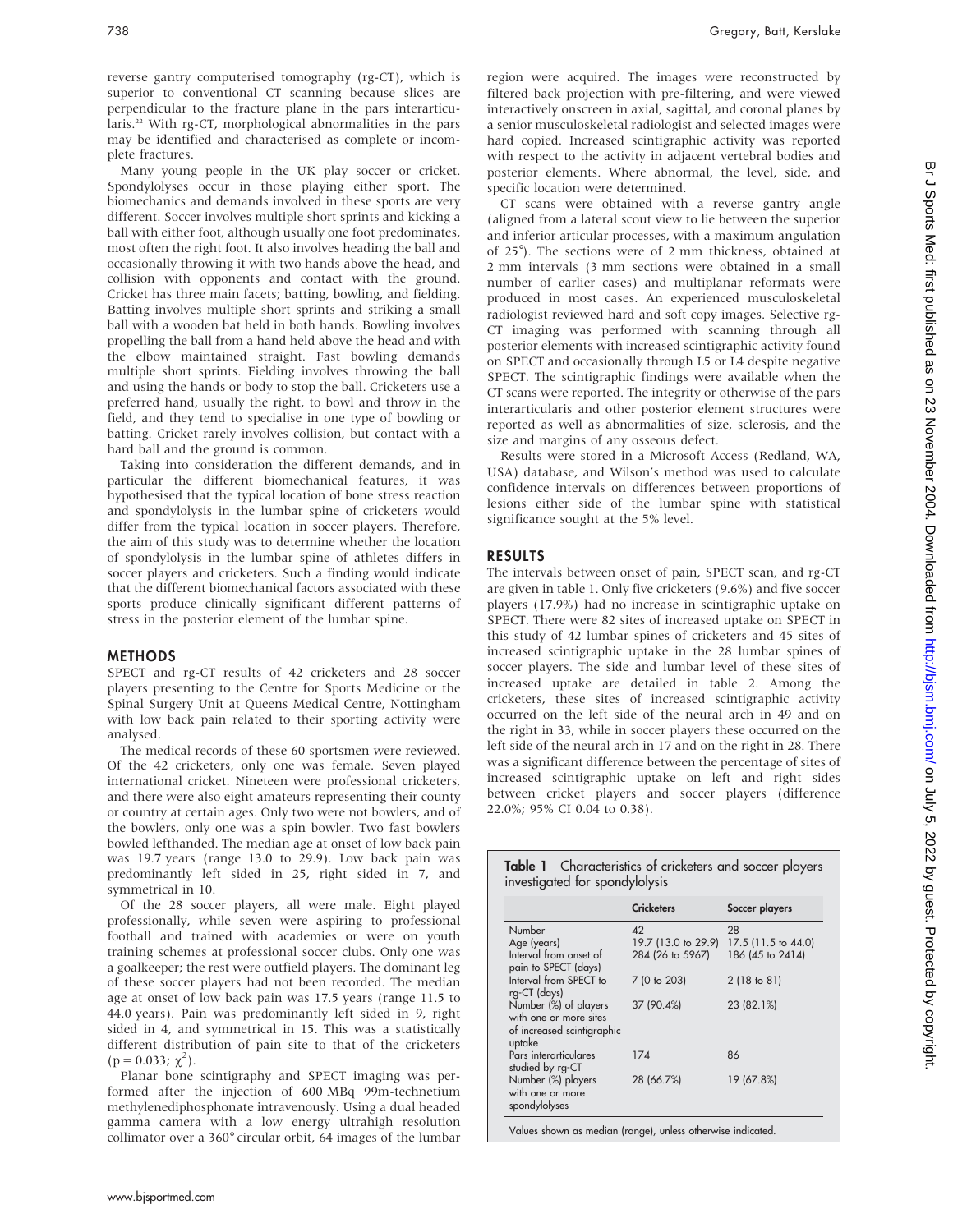| Lumbar<br>level | Side of posterior elements |                |           |                |          |           |                        |
|-----------------|----------------------------|----------------|-----------|----------------|----------|-----------|------------------------|
|                 | <b>Cricketers</b>          |                |           | Soccer players |          |           | <b>Cricketers and</b>  |
|                 | <b>Right</b>               | Left           | Sub-total | Right          | Left     | Sub-total | soccer players (total) |
| 1               | $\overline{2}$             | 3              | 5         |                | $\Omega$ |           | 6                      |
| L <sub>2</sub>  | 5                          | $\overline{A}$ | 9         |                |          |           |                        |
| L <sub>3</sub>  |                            | 12             | 18        | 5              |          | 12        | 30                     |
| $\mathsf{L}4$   | 6                          | 12             | 18        |                |          | 5         | 23                     |
| L5              | 14                         | 18             | 32        | 17             | 8        | 25        | 57                     |
| Total           | $33*$                      | $49*$          | 82        | $28*$          | $17*$    | 45        | 127                    |

The most commonly affected lumbar level was the fifth; 32 times in cricketers and 25 times in soccer players (table 2). The trend for the lower lumbar vertebrae to be affected more than the higher was reversed at L3 in soccer players, in whom there were 12 sites of increased scintigraphic uptake at L3 and only five at L4. Table 2 shows that this difference came mostly from left sided sites of increased uptake, where seven pars were affected at L3 and only one at L4.

In the investigation of 42 cricketers, 174 pars interarticulares were imaged by rg-CT, and 40 spondylolyses were identified. The lumbar level and side of these spondylolyses are detailed in tables 3 and 4. Additionally, two articular process fractures were found. Fourteen cricketers had no fracture on CT. There were 24 complete and 16 incomplete fractures. Seven incomplete fractures were seen on the left fourth lumbar pars interarticularis, an example of which is shown in fig 1, while no complete or incomplete fractures were seen on the right at L4. Over half of the spondylolyses were at L5, and those at L6 were complete fractures. No spondylolysis was identified in 14 cricketers. CT imaging for one soccer player was not available for review in this study, leaving rg-CT images of 86 pars interarticulares for analysis. In nine soccer players, no spondylolysis was identified, but 35 spondylolyses were identified in the total group. Complete fractures were described 25 times and incomplete fractures 10 times. There were equal numbers of incomplete fractures on either side of the neural arch and six of the incomplete fractures were at L5. There was a significant difference between the percentage of spondylolyses on left and right sides between cricket players and soccer players (difference 23.7%; 95% CI 0.01 to 0.43).

Incomplete fractures identified on rg-CT are detailed in table 3. There was also significant difference between the percentage of incomplete fractures on left and right sides

| Lumbar<br>level | Pars interarticularis |               |           |                |          |           |                                 |
|-----------------|-----------------------|---------------|-----------|----------------|----------|-----------|---------------------------------|
|                 | <b>Cricketers</b>     |               |           | Soccer players |          |           | <b>Cricketers</b><br>and soccer |
|                 | <b>Right</b>          | Left          | Sub-total | Right          | Left     | Sub-total | players (total)                 |
| 1               | Ω                     |               |           |                | $\Omega$ |           |                                 |
| L2              |                       |               |           |                |          |           |                                 |
| L3              |                       | 4             | 4         |                |          |           |                                 |
| $\mathsf{L}4$   |                       |               |           |                |          |           |                                 |
| L <sub>5</sub>  | $\overline{2}$        | $\mathcal{P}$ |           |                | 4        | 6         | 10                              |
| Total*          | $2^*$                 | $14*$         | 16        | $5*$           | $5*$     | 10        | 26                              |

Table 4 Reverse gantry findings in 42 cricketers and 27 soccer players: spondylolyses (complete fractures)

| Lumbar<br>level | Pars interarticularis |      |                                |                |      |                         |                                          |
|-----------------|-----------------------|------|--------------------------------|----------------|------|-------------------------|------------------------------------------|
|                 | <b>Cricketers</b>     |      |                                | Soccer players |      |                         |                                          |
|                 | Right                 | Left | <b>Either left</b><br>or right | Right          | Left | Either left<br>or right | Cricketers and<br>soccer players (total) |
| L1              |                       |      |                                |                |      |                         |                                          |
| L <sub>2</sub>  |                       |      |                                |                |      |                         |                                          |
| L <sub>3</sub>  |                       | 3    |                                |                |      |                         |                                          |
| L4              |                       |      |                                |                |      | ◠                       |                                          |
| L5              | 6                     | 10   | 16                             | 10             | 8    | 18                      | 34                                       |
| Total           | 8                     | 16   | 24                             | 12             | 13   | 25                      | 49                                       |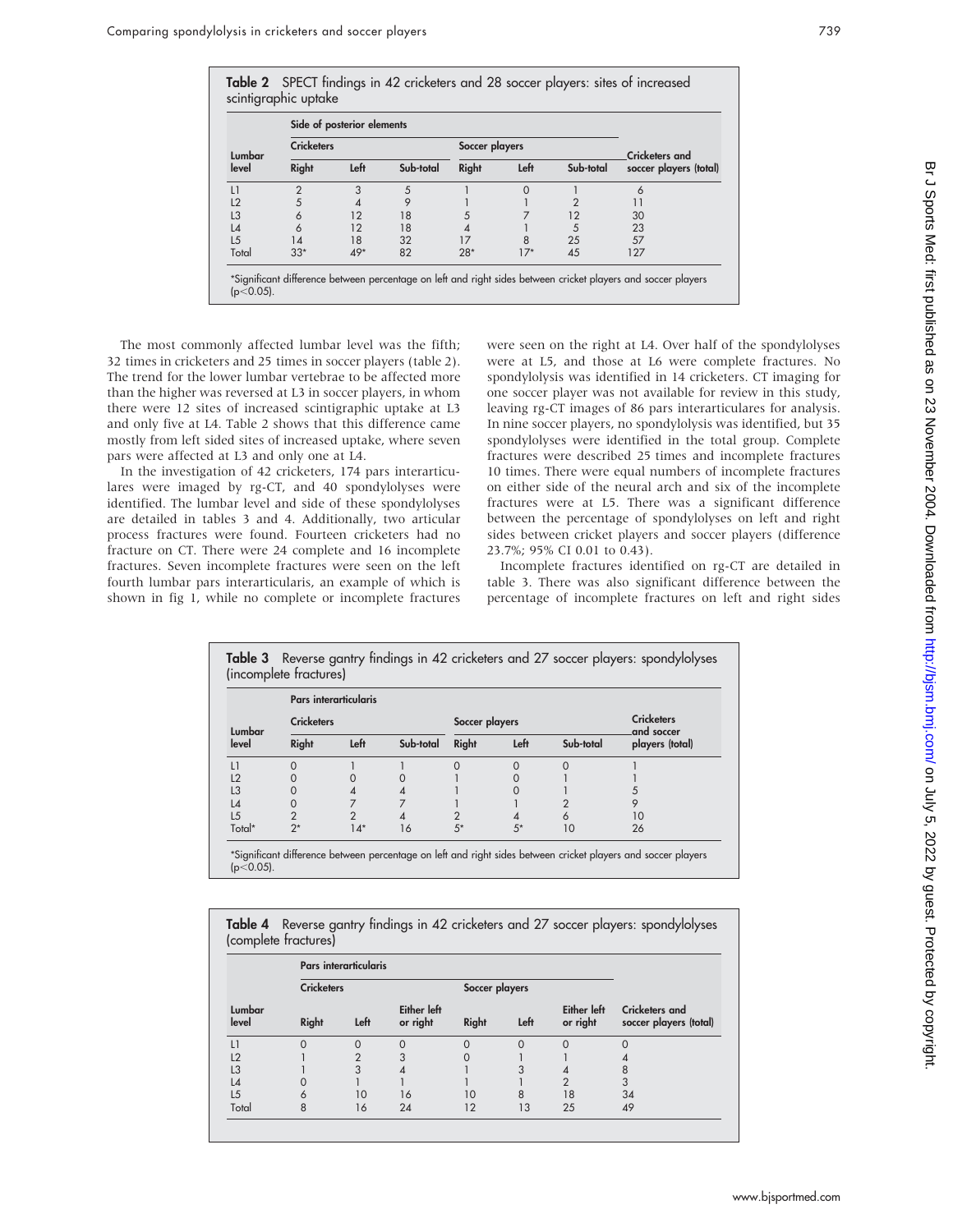between cricket players and soccer players (difference 37.5%; 95% CI 0.02 to 0.65). Complete fractures identified on rg-CT are presented in table 4. The difference between the percentage of sites of complete fractures on left and right sides between cricket players and soccer players did not reach



Figure 1 Reverse gantry computerised tomogram of L4 in an 18 year old cricketer, a fast bowler who uses his right arm to bowl, showing an incomplete fracture in the left pars interarticularis.



Figure 2 Reverse gantry computerised tomogram of L5 in a 22 year old soccer player, showing bilateral complete spondylolyses with 2–3 mm separation.

statistical significance (difference 14.7%; 95% CI  $-0.12$  to 0.39).

More than one spondylolysis was identified in 10 cricketers. All six complete fractures at L5 on the right were paired with complete fractures on the left and all looked chronic with smooth sclerotic bone margins. One cricketer had a fracture line extending from the pedicle at L2 to the articular process on the contralateral side. Of two incomplete fractures on the right at L5, one fracture occurred in one of the only two cricketers known to bowl left handed in this cohort; the other occurred in a professional cricketer. The 14 incomplete fractures identified in the left pars interarticulares occurred in eight professional cricketers and four cricketers playing representative cricket for their counties and with aspirations to play professionally. All were fast, right handed bowlers. Two of these cricketers had two incomplete fractures in adjacent vertebrae on the left side. One international fast bowler had complete fractures at L2 to L4 with an incomplete fracture at L3, all in the left pars interarticulares.

Bilateral complete fractures at L5 were present in seven soccer players. An example is shown in fig 2. One of these players also had bilateral fractures at L2. The fracture on the right at L2 was incomplete. One professional soccer player had two bilateral spondylolyses. These were at L4 and L3 and the fracture on the right at L3 was incomplete. A further professional soccer player had four fractures identified: bilateral complete fractures at L3, an incomplete fracture at L4 on the right, and a complete fracture at L5 on the right. One keen amateur soccer player who also played county representative cricket and bowled left handed had two incomplete fractures identified; one at L4 on the left and the other at L5 on the right.

In cricketers, there were 23 unilateral spondylolyses, comprised of 16 incomplete and 7 complete fractures. In soccer players, 8/11 unilateral fractures were incomplete.

#### **DISCUSSION**

This study provides data on patients involved predominantly in two popular sports in England. Large numbers of enthusiastic amateurs and relatively few professionals play both cricket and soccer, yet in the two cohorts there were large proportions of professional sportsmen and some internationals. Among the amateurs, many represented counties or had aspirations for a career in the sport professionally, suggesting a high level of involvement in the sport. It was surmised that the techniques of the sports have been repeated and employed with considerable skill and reproducibility in both groups. It is in these circumstances that stress fractures are most likely.

The results of this study are consistent with those describing a high incidence of bone stress response in cricketers;11–13 however, this problem has only been reported in soccer players by Morita,<sup>10</sup> although soccer is one of the most popular sports worldwide. The percentage of cricketers (90.4%) and soccer players (82.1%) with a bone stress response in the posterior elements of the lumbar spine indicated by increased scintigraphic uptake on SPECT was high in those going on to have rg-CT. Typically those with negative SPECT would enter a different diagnostic and management algorithm at this point, though in some, the clinical suspicion of a spondylolysis remained strong enough for CT to be performed. Selective rg-CT scanning, usually based on the SPECT findings, identified spondylolyses in 66.9% of the cricketers and 66.7% of soccer players. In those 10 patients with no increased scintigraphic uptake on SPECT, only one had an abnormality identified on CT, a cricketer with an incomplete fracture at L4.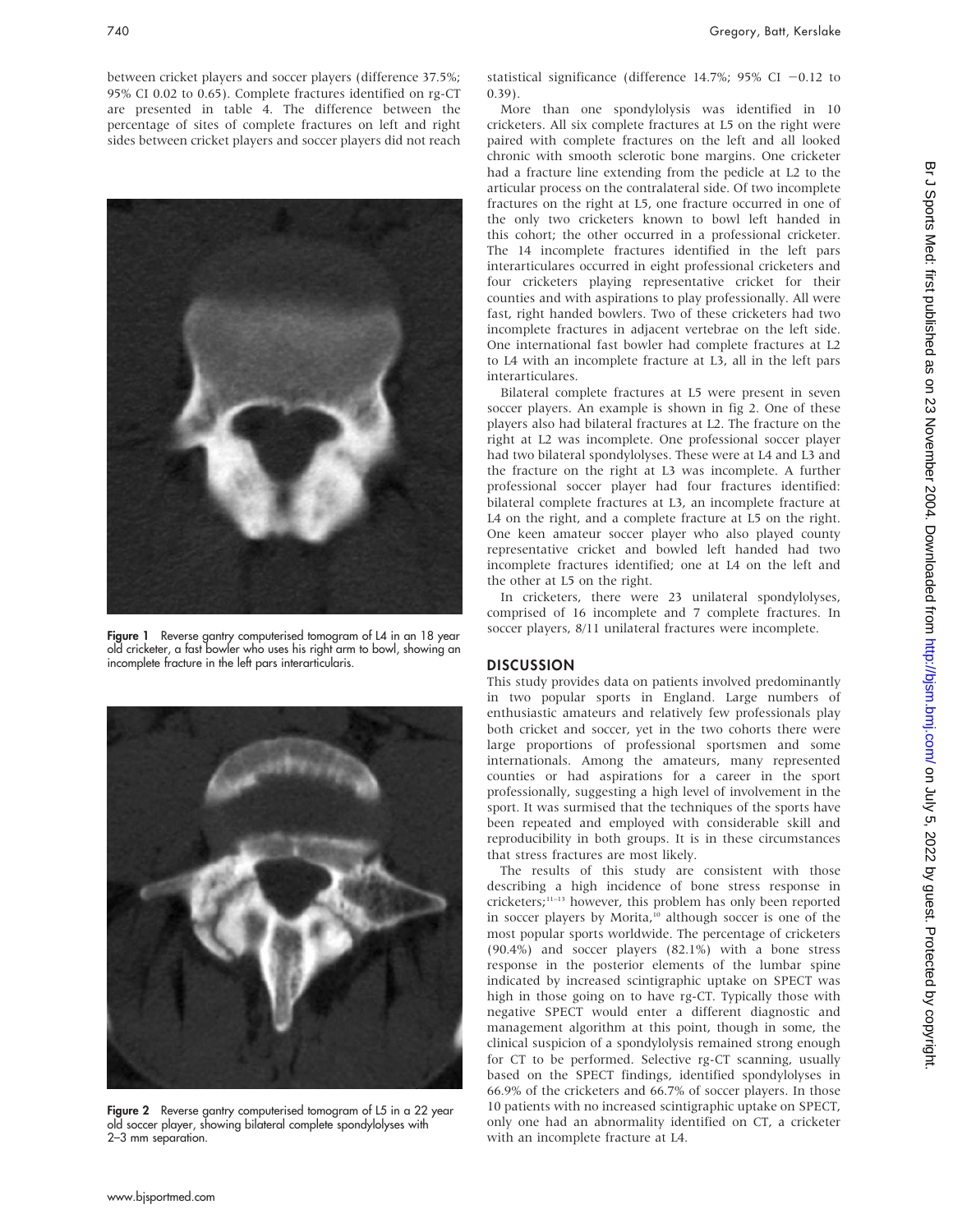#### WHAT IS ALREADY KNOWN ON THIS TOPIC

- It has been suggested that spondylolyses are dysplastic in origin or are stress fractures.
- The biomechanical stresses involved in sports such as cricket produce these stress fractures in the pars interarticulares.

# WHAT THIS STUDY ADDS

- Asymmetrical stresses of fast bowling in cricket produce corresponding patterns of bone stress response and spondylolyses in the spine, typically on the contralateral side to the bowling arm.
- Soccer is associated with a symmetrical pattern of spondylolyses.
- Incomplete spondylolyses are more common than previously described and are found to be more evenly spread in the lower three lumbar levels than complete spondylolyses, which are predominantly at L5.

Incomplete fractures are thought to be spondylolyses in evolution, and may heal before becoming complete. A high proportion (34.7%) of the fractures identified on CT were incomplete. This finding is noteworthy, as reference to incomplete lesions are rare in the literature.<sup>22 23</sup> Unilateral fractures tended to be incomplete, and bilateral fractures tended to be complete. We speculate that once a spondylolysis has become complete there is instability in the vertebral ring, leading to increased stress on the contralateral pars interarticularis, which then tends to fracture as well.

The asymmetrical distribution of increased scintigraphic uptake in cricketers was consistent with the higher number of incomplete fractures on the left side of the neural arch. More detailed analysis supports Hardcastle's suspicion that these lesions tend to be on the contralateral side to the bowling arm in fast bowlers.13 It was speculated that the more symmetrical distribution of scintigraphic uptake and spondylolyses among the soccer player reflects their tendency to use either foot to kick the football with a variety of techniques involving various patterns of spinal movements. Soccer players do favour one foot, but do not use this exclusively at higher levels of the game, whereas it would be unusual for a fast bowler not to use one arm to bowl with exclusively. The techniques employed by fast bowlers vary, and a study by Elliot<sup>24</sup> suggested that certain techniques involving a forward facing back foot placement with a side facing shoulder placement were most at risk. These opinions were supported by Bartlett.<sup>25</sup>

The lesions in the pars have not been described relative to the dominant side of the bowlers in this study. The concept of dominance is not clear in cricket; cricketers may bowl left handed and yet bat right handed.

Lower lumbar levels showed increased scintigraphic uptake more often than did higher levels, although the trend was reversed at L3 and L4 in soccer. Complete fractures showed a similar trend towards higher frequency at L3 than L4 in soccer players and cricketers; however, most complete fractures were at L5 (66.7%). Blanda<sup>26</sup> reported 85% of spondylolyses at L5, Congeni<sup>22</sup> 71%, and Grogan<sup>23</sup> 97%. Standaert summarised in a review that  $85-95%$  occurred at L5 and  $5-15\%$  at L4, with more proximal levels affected rarely.<sup>27</sup> Among cricketers, incomplete fractures were spread more evenly throughout the lowest three lumbar levels, but the most common site was L4, where 43.8% of incomplete lesions were found.

#### **CONCLUSIONS**

Spondylolyses occur in cricketers and soccer players and should be considered as a cause of activity related low back pain, which is exacerbated by lumbar extension. Fast bowling in cricket is associated with pars interarticularis bone stress response and development of incomplete stress fractures more frequently on the left than the right. Playing soccer is associated with a more symmetrical distribution of bone stress response, including stress fracturing. In cricketers, unilateral spondylolyses tend to arise on the contralateral side to the bowling arm. These findings may be explained by the repetitive spinal movements of fast bowling, which contribute to propulsion of a ball from the same hand and in one direction relative to the trunk, while a variety of spinal movements contribute to kicking a football in various directions and with either foot in soccer, even though players often favour one foot. More research is required to understand how the techniques of each sport lead to these injuries.

#### Authors' affiliations .....................

P L Gregory, University of Nottingham, Nottingham, UK M E Batt, R W Kerslake, Queens Medical Centre, Nottingham, UK

Conflict of interest: none declared

#### **REFERENCES**

- 1 Wiltse LL, Newman PH, Macnab I. Classification of spondylolisis and spondylolisthesis. Clin Orthop 1976;117:23–9.
- 2 Schwegel A. Knochenvarietaten 1859;5:283.
- 3 Rambaud A, Renault C. Origine et developpment des os. Paris: F Chamerot, 1864.
- 4 Willis TA. The separate neural arch. J Bone Joint Surg 1931;13:709–21.
- 5 Wiltse LL. The etiology of spondylolisthesis. J Bone Joint Surg Am 1962;44-A:539–59.
- 6 Rowe GG, Roche MB. The etiology of the separate neural arch. J Bone Joint Surg Am 953, 35-A:102.
- 7 **Fredrickson BE**, Baker D, McHolick WJ, *et al.* The natural history of<br>spondylolysis and spondylolisthesis. *J Bone Joint Surg Am* 1984;**66**:699–707.<br>8 **Soler T**, Calderon C. The prevalence of spondylolysis in the Spani
- athlete. Am J Sports Med 2000;28:57–62.
- 9 Rossi F, Dragoni S. Lumbar spondylolysis: occurrence in competitive athletes. Updated achievements in a series of 390 cases. J Sports Med Phys Fitness 1990;30:450–2.
- 10 Morita T, Ikata T, Katoh S, et al. Lumbar spondylolysis in children and
- adolescents. *J Bone Joint Surg Br* 1995;**77**:620–5.<br>11 **Foster D**, John D, Elliott B, *et al.* Back injuries to fast bowlers in cricket: a<br>prospective study. *Br J Sports Med* 1989;**23**:150–4.
- 12 **Annear PT**, Chakera TM, Foster DH, et al. Pars interarticularis stress and disc degeneration in cricket's potent strike force: the fast bowler. Aust N Z J Surg 1992;62:768–73.
- 13 Hardcastle P, Annear P, Foster DH, et al. Spinal abnormalities in young fast bowlers. J Bone Joint Surg Br 1992;74:421–5.
- 14 Dixon M, Fricker P. Injuries to elite gymnasts over 10 yr. Med Sci Sports Exerc 1993;25:1322–9.
- 15 Jackson DW, Wiltse LL, Cirincoine RJ. Spondylolysis in the female gymnast. Clin Orthop 1976;117:68–73.
- 16 Rossi F. Spondylolysis, spondylolisthesis and sports. J Sports Med Phys Fitness 1978;18:317–40.
- 17 McCarroll JR, Miller JM, Ritter MA. Lumbar spondylolysis and spondylolisthesis in college football players. A prospective study. Am J Sports Med 1986;14:404–6.
- 18 Ferguson RJ, McMaster JH, Stanitski CL. Low back pain in college football linemen. J Sports Med 1974;2:63-9.
- 19 Semon RL, Spengler D. Significance of lumbar spondylolysis in college football players. Spine 1981;6:172–4.
- 20 Micheli LJ, Wood R. Back pain in young athletes. Significant differences from adults in causes and patterns. Arch Pediatr Adolesc Med 1995;149:15–18.
- 21 Collier BD, Johnson RP, Carrera GF, et al. Painful spondylolysis or spondylolisthesis studied by radiography and single-photon emission<br>computed tomography. *Radiology* 1985;**154**:207–11.